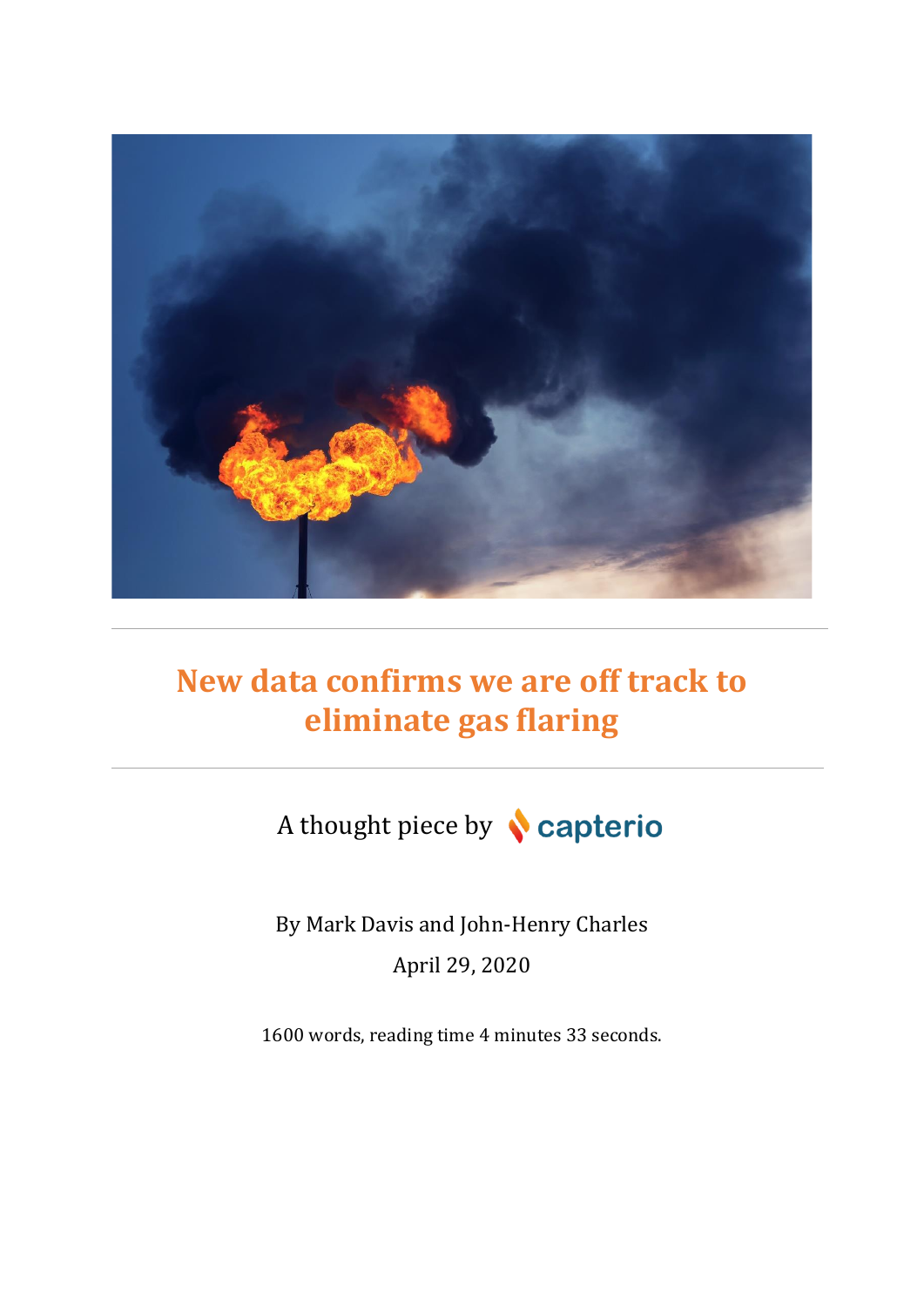## **Executive summary**

**N**capterio

- **The latest flaring data, published yesterday by the World Bank, shows some positive movement** – a 5.2% drop in gas flaring. However, this is way off-track to deliver the 90% reduction we need (according to the IEA) by 2025.
- **More concerningly, the lower flaring in 2020 is a "blip", due only to lower oil production. In fact, the underlying operational practices that lead to flaring are getting worse. The global gas "flaring intensity" is also offtrack, is up – for the third year in a row.** Without concerted action, flaring will likely increase by 6-9% (to a new record high) in 2021 as oil markets recover from their COVID-related demand shock.
- **Where there is a will, there** *is* **a way:** There is an urgent need to reverse the trend of ever-increasing gas flaring intensity. Whilst there are undoubtedly some "hot spots" of better practice, more concerted top-down focus, political will and investment is urgently needed. The good news is that there are many "low hanging fruits" that can reduce emissions, create value and accelerate the energy transition. The time to act is now.

## **The latest global flaring data confirms the world is off-track to eliminate gas flaring**

Yesterday, the World Bank's Global Gas Flaring Reduction programme published its [annual assessment of gas flaring.](https://thedocs.worldbank.org/en/doc/1f7221545bf1b7c89b850dd85cb409b0-0400072021/original/WB-GGFR-Report-Design-05a.pdf) The headline figure is a 5.2% reduction in flaring (to 142 BCM). Whilst this may seem like positive movement, to deliver the IEA's sustainable development scenario, we need to be seeing 37% reduction per year. The world is materially off-track.

But more concerningly, the data shows that the reduction in flaring (which is a biproduct of oil production) in 2020 is, in fact, just a "blip" due to the COVID-driven lower demand for oil. Arguably therefore, world also needs to focus on a metric that measures underlying operational performance, such as gas "flaring intensity" (flaring per unit of oil production).

Disappointingly, not only did flaring intensity rise in 2020 (by 2.5%), but also, it has risen every year for the last 3 years. This is a clear demonstration that the operational improvements promised by the oil and gas industry are not happening fast enough. Flaring is already a major source of greenhouse gas emissions (of at least 1.2 billion CO2-equivalent tonnes, including so-called "methane slip" at flares see [article\)](https://capterio.com/insights/2019-10-4-flarings-billion-tonne-methane-secret-an-under-estimated-opportunity-for-decarbonization-and-revenue-generation-in-oil-amp-gas-a-thought-piece-by-capterio), combined with other sources of methane emissions (from venting and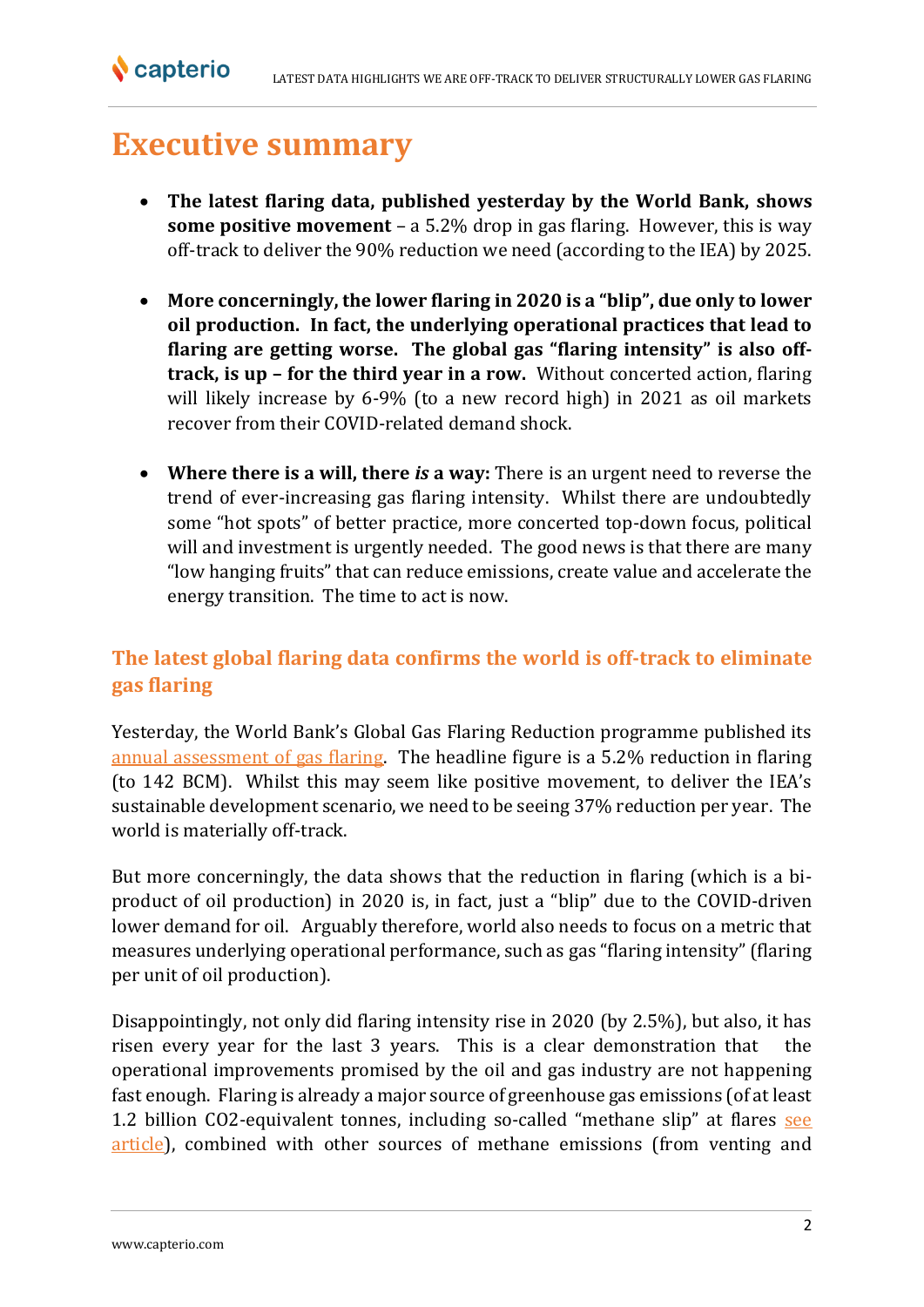leaking facilities), which are linked to operational performance, the continued increase in flaring intensity raises yet more concerns.

There is little evidence that the oil and gas industry is on track to eliminate routine gas flaring by 2030 (an initiative that countries representing 73% of oil production have committed to). And, if oil production rebounds (as the IEA expects) in 2021, the higher flaring intensity may mean that 2021 flaring is at a record high.



Source: Capterio

**Figure 1: historical timeseries of global gas flaring (left) and gas flaring intensity (right). Whilst the 2020 flaring volumes are lower by 5.2%, this reduction is arguably a "blip" due to lower oil production. The underlying operational performance metric "flaring intensity" has increased by 2.5%, and for the third year in a row.**

### **The new data confirms a wide performance gap between countries**

Figure 1 shows the league table by country on both an absolute basis (total volume flared) and a relative basis (flaring intensity). As the World Bank's report highlights, the top flaring countries remain unchanged, and include Russia, Iraq, Iran, US, Algeria and Venezuela (see Figure 2) – although the US retreated down from rank #3 to #4 and Algeria went up from rank #6 to #5. Normalising for oil production, the flaring intensity data continues to show a very wide variation in performance between countries such as Saudi Arabia and Norway, which have very low flaring intensities and those with very high flaring intensities (Venezuela, Algeria, Iran and Iraq).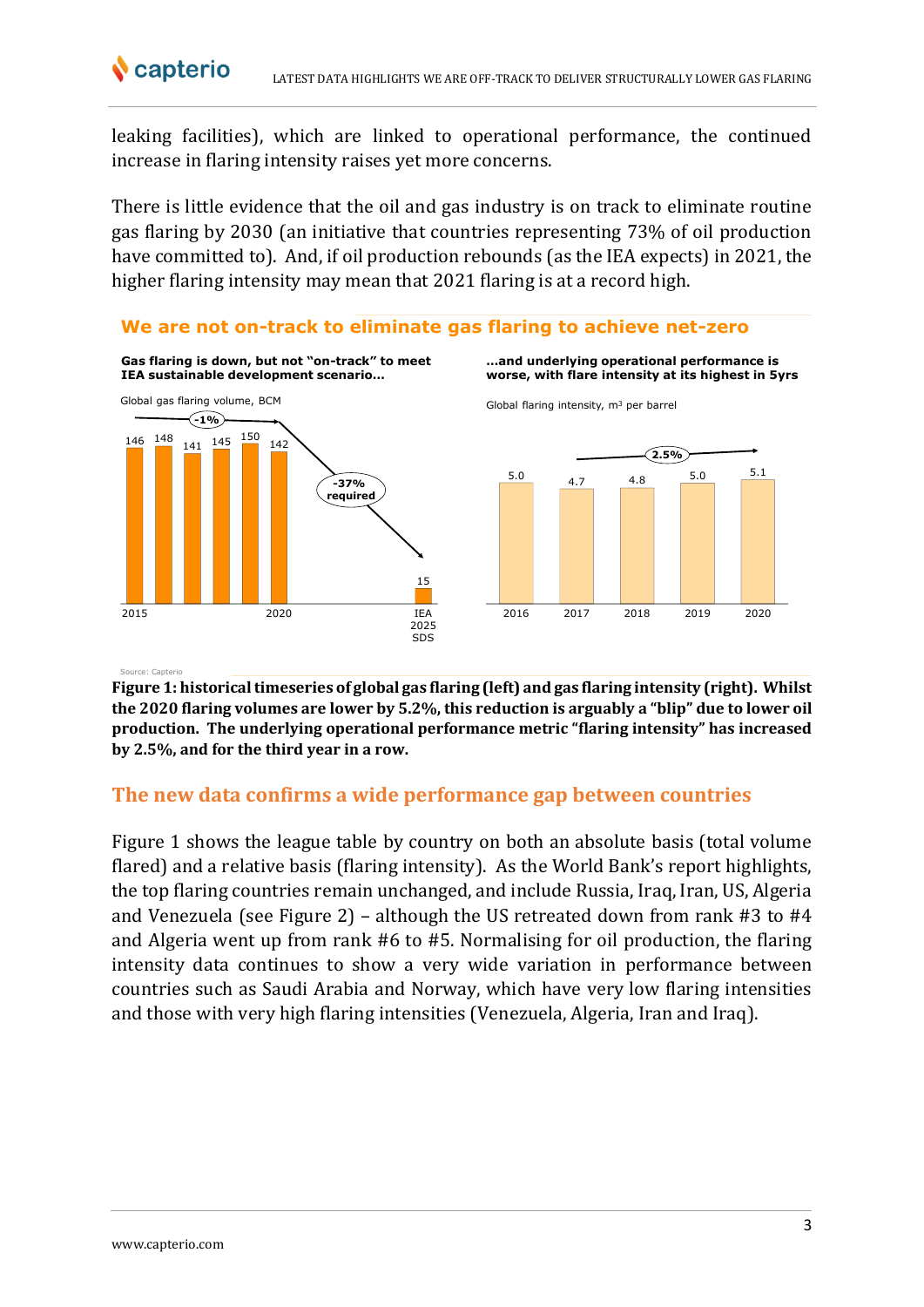![](_page_3_Figure_2.jpeg)

#### **Figure 2: league table of flaring by country, on an absolute (BCM) and relative (BCM per million barrel) basis. There is a very wide span of performance between countries. Countries which have specifically endorsed the World Bank's "Zero Routine Flaring" by 2030 initiative are highlighted in green; in aggregate, these represent 73% of all of global production.**

The big difference in flaring performance between countries is notable (Figure 2). Countries with enduring policy, coupled with credible enforcement (e.g. Saudi Arabia and Norway) do particularly well on this metric. Norway, has an implicit carbon price embedded in its anti-flaring policy, and for good reason, as flared gas can be put to productive use that creates real economic value (and reduces emissions). Conversely, countries with very high flaring intensities are not always stable politically and/or often do not adopt strong processes or policies. Nigeria, for example, has a punitive flaring penalty equivalent to \$38 per tonne, however, it is rarely enforced.

### **Most countries have declining underlying performance**

We evaluate flaring data in Figure 3 by breaking down the change in flaring to its two component parts, namely the change in production and the change in flaring intensity. The results are stark: of these, *all* of the countries with increased flaring have higher flaring intensities (suggesting lower intrinsic performance), and over half of the countries with lower flaring also have higher flaring intensities.

US, Australia and Qatar have significantly improved flaring intensities. The US improvement is directly a response to lower rates of drilling and completion in the high-cost marginal onshore Permian, Eagleford and Bakken shale basins, supplemented by the development of new pipeline infrastructure. Australia's improvement is driven by material reductions in offshore flaring associated with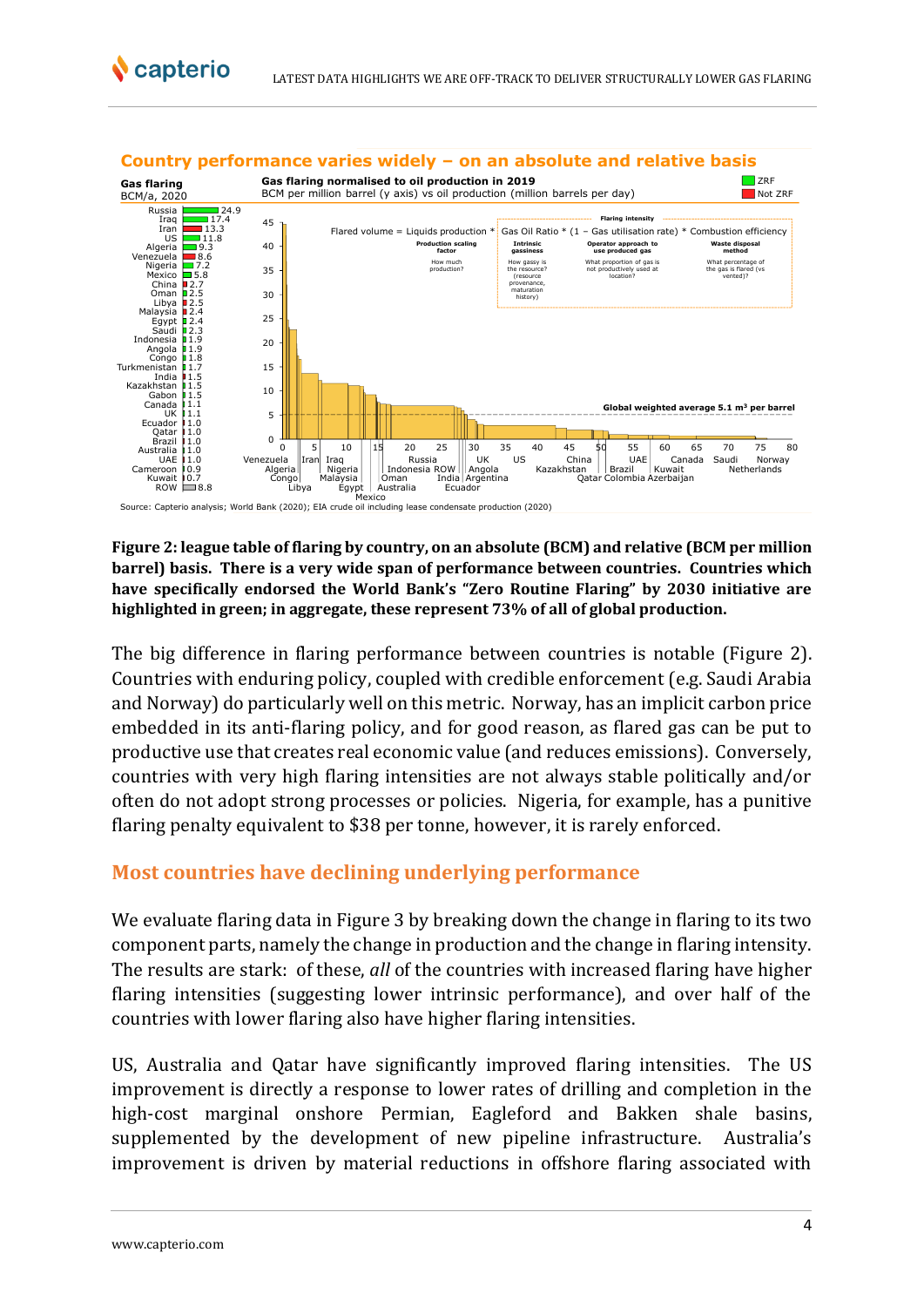![](_page_4_Picture_0.jpeg)

Shell's Prelude and Total's Icthys fields (both of which have seen major operational issues in 2019 – see article "*[flaring at FPSOs: out of sight but not out of mind](https://capterio.com/insights/flaring-at-fpsos-not-out-of-mind)*"). Whilst there have been some notable improvements in gas infrastructure the US, it is not yet clear that these will be sufficient to offset the likely increased associated gas production associated with the oil production, should higher oil prices remain for 2021.

Notable increases in flaring intensity in Venezuela, Libya, China, Mexico, Turkmenistan, India and Russia are concerning, and are mostly attributable to an overwhelming and short-term focus on national revenue, at the expense of continued investment in critical infrastructure, plus the development of new fields in remote locations. In Venezuela, for example, an inherent lack of maintenance of critical gas compression equipment leads to continued flaring. Similarly, Libya's flaring (which rebounded from September 2020, after the removal of blockages by the Haftar militia) is now at record high, due in part to sustained underinvestment and (and understandable) lack of focus on flare minimisation.

![](_page_4_Figure_4.jpeg)

**Figure 3: decomposition of changes in flaring to their underlying driver. Change in flaring can be equated to change in flaring intensity and change in oil production. Given that the fall in flaring is lower than the fall in production, the global average flaring intensity has increased. Since flaring intensity is a proxy for operational performance, we can assert with high confidence that 12 of the 16 countries with the largest changes in flaring have degraded their intrinsic performance through 2020. This is part is likely to be driven by systematic underinvestment.**

Arguably, the stricter capital discipline (due to depressed prices), coupled with a tendency to redirect capital away from the oil and gas sector has led to less focus on delivering flaring solutions in 2020, and in recent years. We also made this point [in](https://www.ft.com/content/2f6227db-c189-463c-8bf5-2c0d79bfcafc)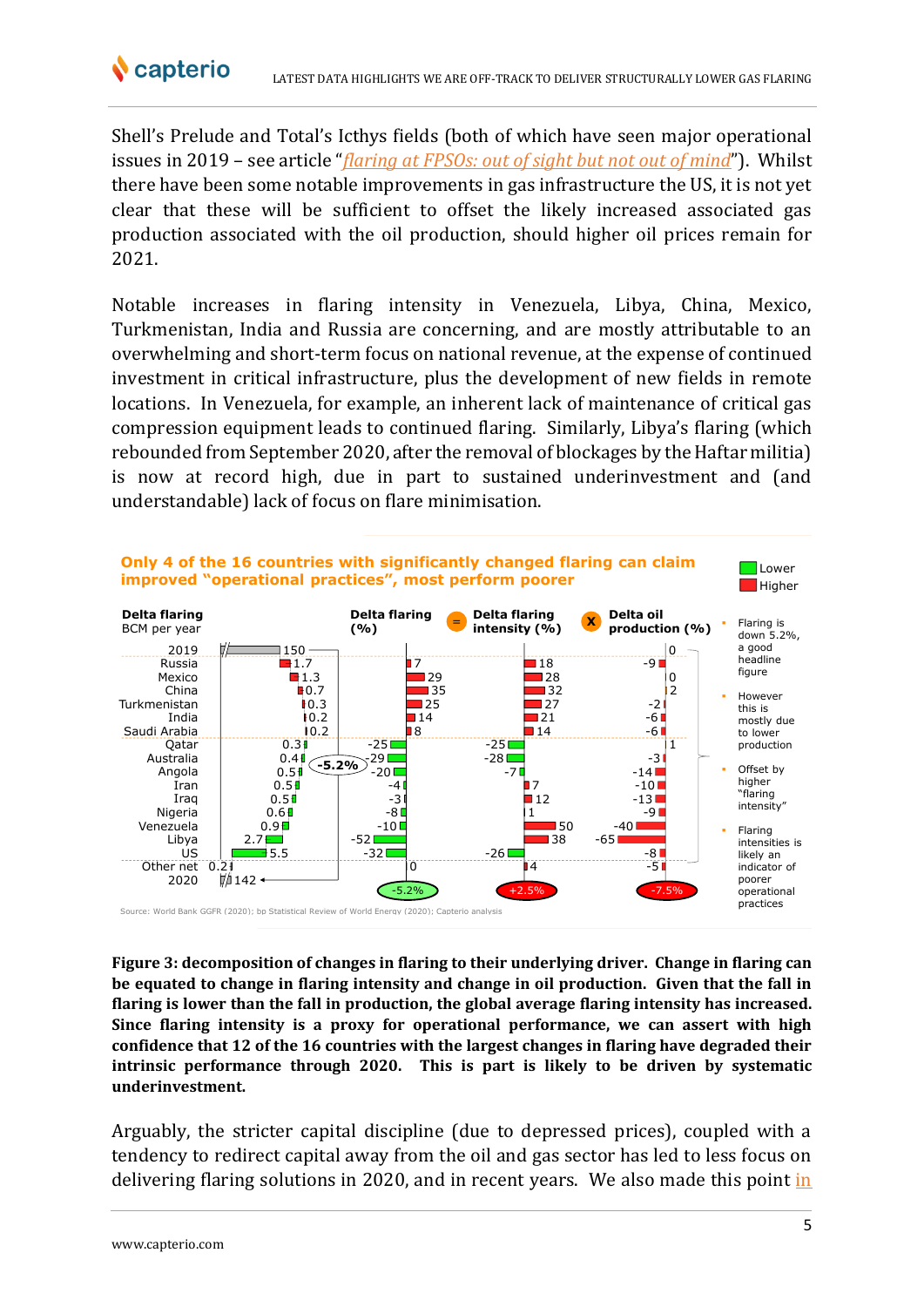![](_page_5_Picture_0.jpeg)

[the FT](https://www.ft.com/content/2f6227db-c189-463c-8bf5-2c0d79bfcafc) on June 5th 2020. Here we highlighted that "*there is a real risk that not only critical maintenance will be deferred (e.g. leading to increased flaring from flaring equipment), but also that investments in pipeline or power generation capacity to utilise flared gas will stall*", and "*we must not let the oil price crash drive up flaring and must avoid the long-term environmental consequences"*. Sadly, it is increasingly apparent that these views may be realised.

Given that the IEA estimates that oil production is expected to increase by 6% in 2021 (driven by a recovery in demand as the COVID pandemic slow in response to the vaccination programmes), depending on the trajectory of global flaring intensity, we can expect gas flaring to rebound by between 6% and 9% (to 150-154 BCM) in 2021, and quite possibly to reach a new record high.

## **Where there is a will, there** *is* **a way**

The good news is that, according to our analysis, many gas flares can be eliminated with technically proven solutions that also are attractive commercially. Indeed, there are several excellent case studies that prove that commercial-viable solutions for assets with a legacy flaring problem can be found (see our case study article "*[celebrating successful flare capture projects with data-driven evidence](https://capterio.com/insights/celebrating-successful-flare-capture-projects-with-independent-data-driven-evidence)*". The World Bank publication also cites successful projects in US, Russia and Nigeria.

Gas flaring is, therefore, frequently eminently solvable. Contrary to the perception of some, our data highlights that the majority of flares are not only significant in size, but are also "continuous" in nature (as opposed to being only associated with occasional operational upsets). So, where there is a will, there is probably a way.

What we need is not only clear commitment (of which there is plenty), but we need clear actionable roadmaps that recognise, and mitigate against the barriers that the industry faces today.

According to our extensive research and engagement with IOC and NOC operators, avoidable flaring happens for 3 reasons. Firstly, flaring is not always "on the radar" of operators or regulators (it is often not measured, not reported, often ignored, and sometimes denied). Secondly, there is often a perception that fixing flaring does not make economic sense – but creative application of technology, with the right cost and commercial structures can often unlock this. We have worked on many projects with post-tax IRRs in the range 20-60%, and demonstrate a clear investment case in our article "*[why flare capture projects make sound ESG investments](https://capterio.com/insights/why-flare-capture-projects-make-sound-esg-investments)*". Thirdly, the industry currently lacks resources to fix the problem: partly this is a capability issue (dealing with "small capital projects" with low pressure gas is not a core discipline of companies that prefer mega capital projects), and partly this is an issue of capital allocation – especially in today's world where capital discipline is very tight, and investment is often diverted to renewable technologies.